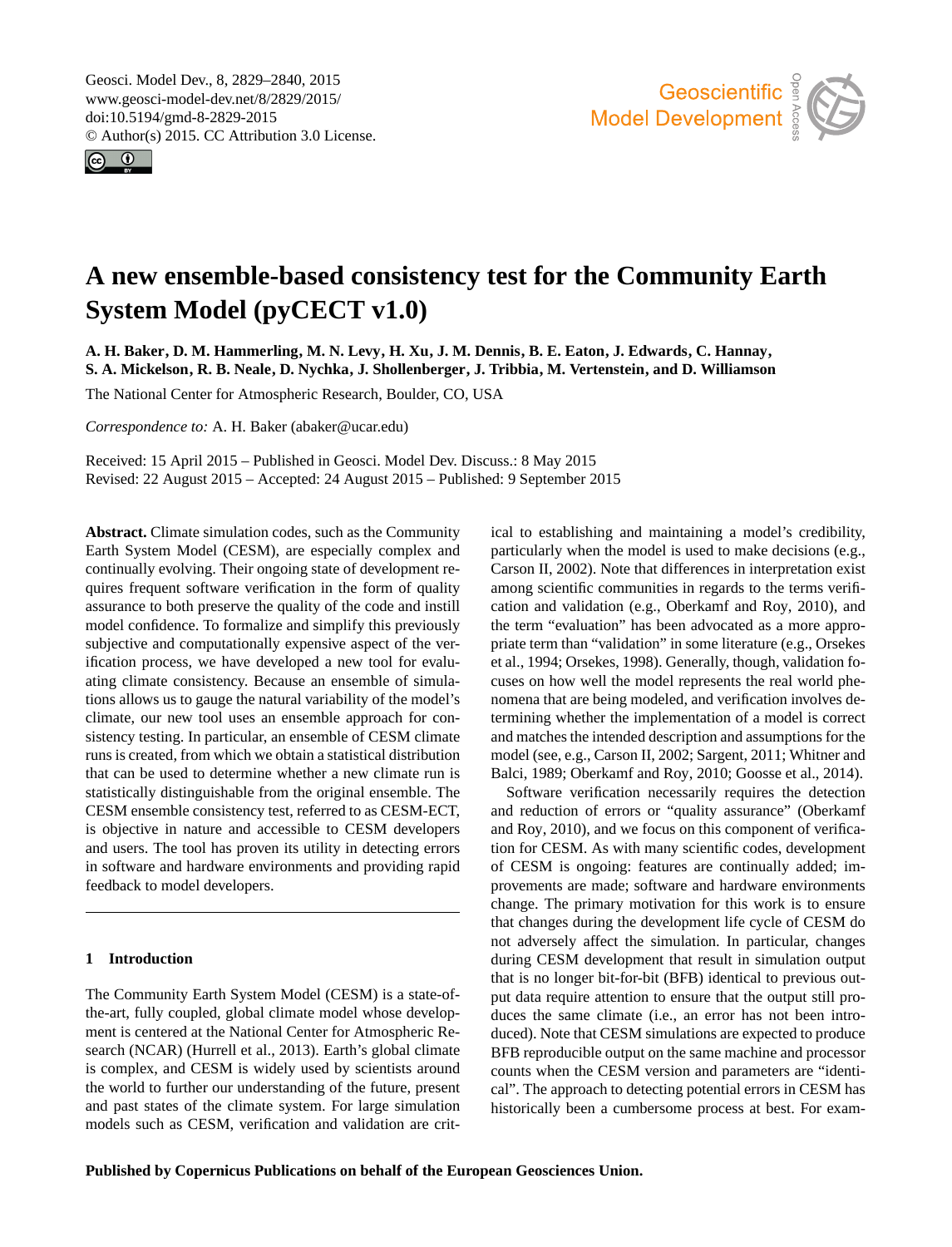ple, porting the CESM code to a new machine architecture results in non-BFB model output, and the current approach is as follows. First, a climate simulation of several hundred years (typically 400) is run on the new machine. Next, data from the new simulation is analyzed and compared to data from the same simulation run on a "trusted" machine, and, lastly, all results are given to a senior climate scientist for approval. This informal process is not overly rigorous and relies largely on subjective evaluations. Further, running a simulation for hundreds of years is resource intensive, and this expense is exacerbated as the model grows larger and more complicated. Clearly a more rapid, objective, and accessible solution is needed, particularly because a port of CESM to a new machine is just one example of a non-BFB change that requires quality assurance testing. Other common situations that can lead to non-BFB results include experiments with new compiler versions or optimizations, code modifications that are not expected to be climate-changing, and many new exascale-computing technologies. The lack of a straightforward metric for accessing the quality of the simulation output has limited the ability of CESM users and developers to introduce potential code modifications and performance improvements that result in non-BFB reproducibility. The need for a more quantitative solution for ensuring code quality prompted our development of a new tool for assessing the impact of non-BFB changes in CESM. While verification always involves some degree of subjectivity and one cannot absolutely prove correctness [\(Carson II,](#page-11-1) [2002;](#page-11-1) [Oberkamf and](#page-11-2) [Roy,](#page-11-2) [2010\)](#page-11-2), we aim to facilitate the detection of hardware, software, or human errors introduced into the simulation.

The quality assurance component of code verification implies that a degree of consistency must exist [\(Oberkamf and](#page-11-2) [Roy,](#page-11-2) [2010\)](#page-11-2). Our new method evaluates climate consistency in CESM via an ensemble-based approach that simplifies and formalizes the quality assurance piece of the current verification process. In particular, the goal of our new CESM ensemble consistency test tool, referred to as CESM-ECT, is to easily determine whether or not a change in a CESM simulation is statistically significant. The ability of this simple tool to quickly assess changes in simulation output is a significant step forward in the pursuit of more qualitative metrics for the climate modeling community. The tool has already proven invaluable in terms of providing more feedback to model developers and increasing confidence in new CESM releases. Note that we do not discuss verification of the underlying numerical model in this work, which is considered at other stages in the development of individual CESM components. Further, we do not address model validation, but mention that it is primarily conducted via hindcasts and comparisons to real world data, e.g., the Intergovernmental Panel on Climate Change Data Distribution Centre has a large collection of observed data [\(IPCC Data Collection Centre,](#page-11-8) [2015\)](#page-11-8).

This paper is organized as follows. We give additional background information in Sect. [2.](#page-1-0) We describe the new CESM-ECT tool in Sect. [3.](#page-2-0) In Sect. [4,](#page-5-0) we provide results from experiments with CESM-ECT, and in Sect. [5](#page-9-0) we give examples of the utility of the new tool in practice. Finally, we give concluding remarks and discuss future work in Sect. [6.](#page-9-1)

#### <span id="page-1-0"></span>**2 Background**

Climate science has a strong computational component, and the climate codes used in this discipline are typically complex and large in size (e.g., [Easterbrook et al.,](#page-11-9) [2011;](#page-11-9) [Pipitone](#page-11-10) [and Easterbrook,](#page-11-10) [2012\)](#page-11-10), making the thorough evaluation of climate model software quite challenging [\(Clune and Rood,](#page-11-11) [2011\)](#page-11-11). In particular, the CESM code base, which has been developed over the last 20 years, currently contains about one and a half million lines of code. CESM consists of multiple geophysical component models of the atmosphere, ocean, land, sea ice, land ice, and rivers. These components can all run on different grid resolutions, exchanging boundary data with each other through a central coupler. Because CESM supports a variety of spatial resolutions and timescales, simulations can be run on both state-of-the-art supercomputers as well as on an individual scientist's laptop. The myriad of model configurations available to the user contribute to the difficulty of exhaustive software testing [\(Clune and Rood,](#page-11-11) [2011;](#page-11-11) [Pipitone and Easterbrook,](#page-11-10) [2012\)](#page-11-10). A particularly fascinating and in-depth description of the challenges of scientific software in general, and climate modeling software in particular, can be found in [Easterbrook and Johns](#page-11-12) [\(2009\)](#page-11-12). Furthermore, the societal importance of better understanding Earth's climate is such that every effort must be made to verify climate codes as well as possible (e.g., [Easterbrook et al.,](#page-11-9) [2011\)](#page-11-9).

In general, scientific codes are often in a near-constant state of development as new science capabilities are added and requirements change, and this is certainly true for CESM and other global climate models. However, despite the complexity of climate software, both the constant enrichment of the code base and the manner in which it has evolved over time has resulted in an overall quality of software superior to that of other open-source projects [\(Pipitone and Easterbrook,](#page-11-10) [2012\)](#page-11-10). Yet the pace of evolution of the code requires that issues of correctness, reproducibility and software quality are frequently being addressed. Coarse-grained testing is a common practice in climate modeling, and this global approach is useful for detecting the existence of errors in the software or input stack or the software and hardware environment [\(Clune](#page-11-11) [and Rood,](#page-11-11) [2011\)](#page-11-11). This approach does not offer information as to the source of the error but rather as to whether or not one may exist. The goal of coarse-grained testing is not to prove correctness but to point out potential incorrectness. Fine-grained testing is needed to identify the source of errors and typically occurs within the individual CESM component models. Our focus in this work is on a coarse-grained approach to software quality assurance and, for climate models, this global approach typically takes the form of analysis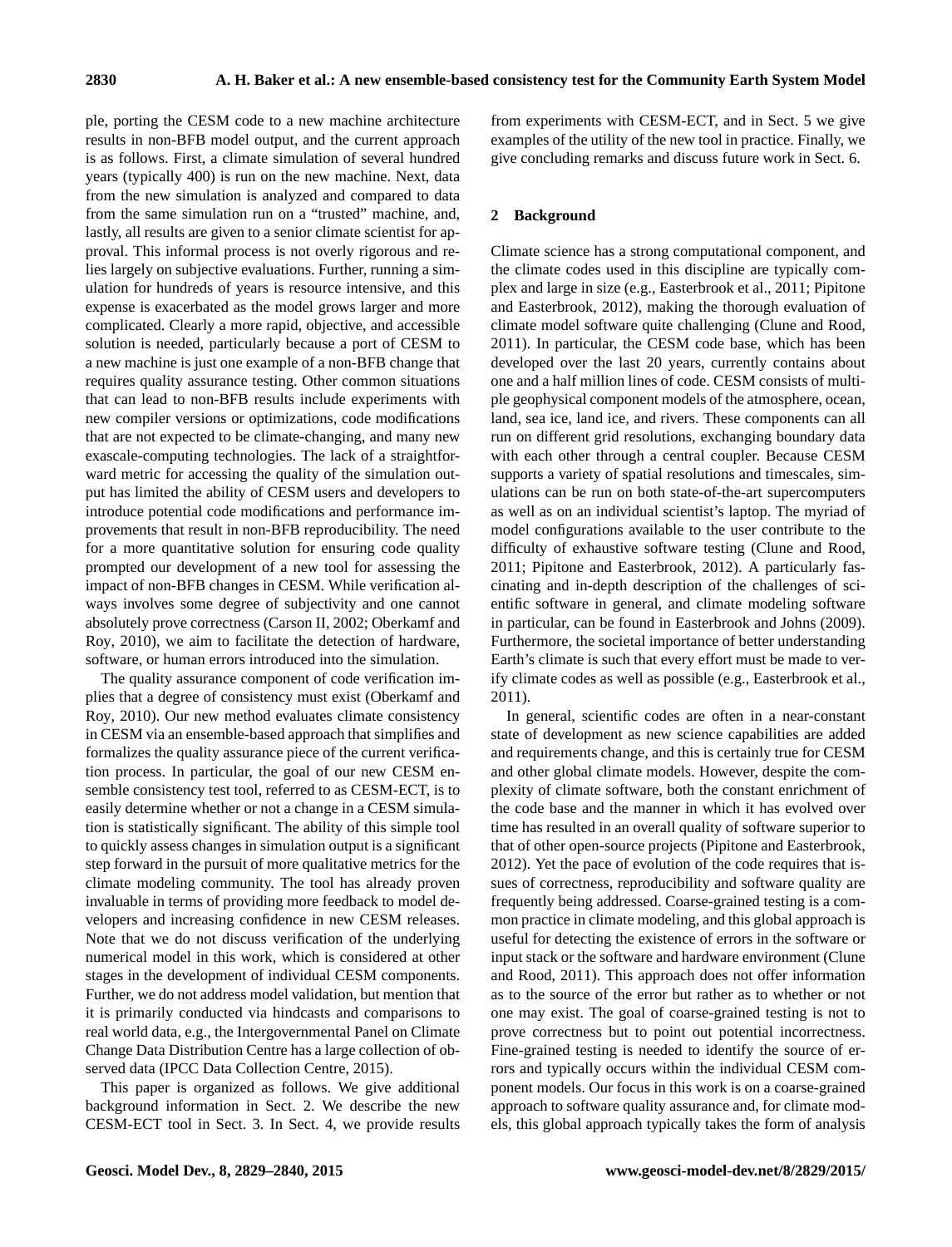of simulation output [\(Easterbrook and Johns,](#page-11-12) [2009\)](#page-11-12). Visualizations of model output are commonly examined by climate scientists, and achieving BFB identical results has been quite important to the climate community [\(Easterbrook and](#page-11-12) [Johns,](#page-11-12) [2009;](#page-11-12) [Pipitone and Easterbrook,](#page-11-10) [2012\)](#page-11-10). If changes in the source code or software and hardware environment yield BFB results to the previous version, then this verification step is trivial. However, depending on the nature of the change, achieving BFB results from one run to the next is not always possible. For example, in the context of porting the code to a new machine architecture, machine-rounding level changes can propagate rapidly in a climate model [\(Rosinski](#page-11-13) [and Williamson,](#page-11-13) [1997\)](#page-11-13). In fact, changes in hardware, software stack, compiler version, and CESM source code can all cause round-off level or larger changes in the model simulation results, and the emergence of some heterogeneous computing technologies inhibit BFB reproducibility as well.

Some of the difficulties caused by differences due to truncation and rounding in climate codes that result in non-BFB simulation data are discussed in [Clune and Rood](#page-11-11) [\(2011\)](#page-11-11). In particular, the authors cite the need for determining acceptable error tolerances and the concern that seemingly minor software changes can result in a different climate if the simulation is not run for a sufficient amount of time. The work in [Rosinski and Williamson](#page-11-13) [\(1997\)](#page-11-13) is also of interest and aims to determine the validity of a simulation when migrating to a new architecture. They minimize the computational expense of a long run by setting tolerances for rounding accumulation growth based on the growth of a small perturbation in the atmospheric temperature after several days. However, this test is no longer applicable to the atmospheric component of CESM, called the Community Atmosphere Model (CAM), because the parameterizations in CAM5 are ill-conditioned in the sense that small perturbations in the input produce large perturbations in the output. The result is that the tolerances for rounding accumulation growth are exceeded within the first few time steps. Our work builds on this idea of gauging the effects of a small temperature perturbation on the simulation, though improvements in software and hardware allow us to extend the simulation duration well beyond several days. Further, by looking only at climate signals, we relax the restriction on how the parameterizations respond.

#### <span id="page-2-0"></span>**3 A new method for evaluating consistency**

In this section, we present and discuss a new ensemble consistency test for CESM, called CESM-ECT. We first give a broad overview, followed by more details in the subsequent subsections. As noted, CESM's evolving code base and the demand to run on new machine architectures often result in data that are not BFB identical to previous data. Therefore, our new tool for CESM must determine whether or not the *new* configuration (e.g., code generated with a different compiler option, on a new architecture, or after a non-climate changing code modification) should be accepted. For our purposes, we accept the new configuration if its output data is statistically *indistinguishable* from the *original* data, where the *original* data refers to data generated on a trusted machine with an accepted version of the software stack. Our tool must

- **–** determine whether or not data from a new configuration is consistent with the original data
- **–** indicate the level of confidence in its determination (e.g., false positive rate)
- **–** be user-friendly in terms of ease of use and minimal computational requirements for the end-user.

Note that this new tool takes a coarse-grained approach to detecting statistical differences. Its purpose is not to isolate the source of an inconsistency but rather to indicate the likelihood that one exists. To this end, the CESM-ECT tool works as follows. The first step requires the creation of an ensemble of simulations in an accepted environment representing the original data. The second step uses the ensemble data to determine the statistical distributions that describe the original data. Next, several simulations representing the new data are obtained. And, finally, a determination is made as to whether the new data are statistically similar to the original ensemble data.

## **3.1 Preliminaries**

CESM data are written to "history" files in time slices in NetCDF format for post-processing analysis. Data in history files are of single precision (by default). For this initial work, we focus on history data from the CAM component in CESM, which is actively developed at NCAR. We chose to begin with CAM because the timescales for changes propagating through the atmosphere are relatively short compared to the longer timescales of other components, such as the ocean, ice, or land models. Further, the set of CAM global output variables is diverse, and the default number for our CESM configuration (detailed in the next section) is on the order of 130. An error in CAM would certainly affect the other model components in fully coupled CESM situations; however, we cannot assume that CAM data passing CESM-ECT implies that the remaining components would also pass. Data from other components (e.g., ocean, ice, and land) will be addressed in future work, though we give an example in Sect. [5](#page-9-0) of detecting errors stemming from the ice component with CESM-ECT.

#### **3.2 An ensemble method**

The development of a tool like CESM-ECT necessitates the determination of error tolerances that can be used to evaluate whether differences in climate data are significant. Requiring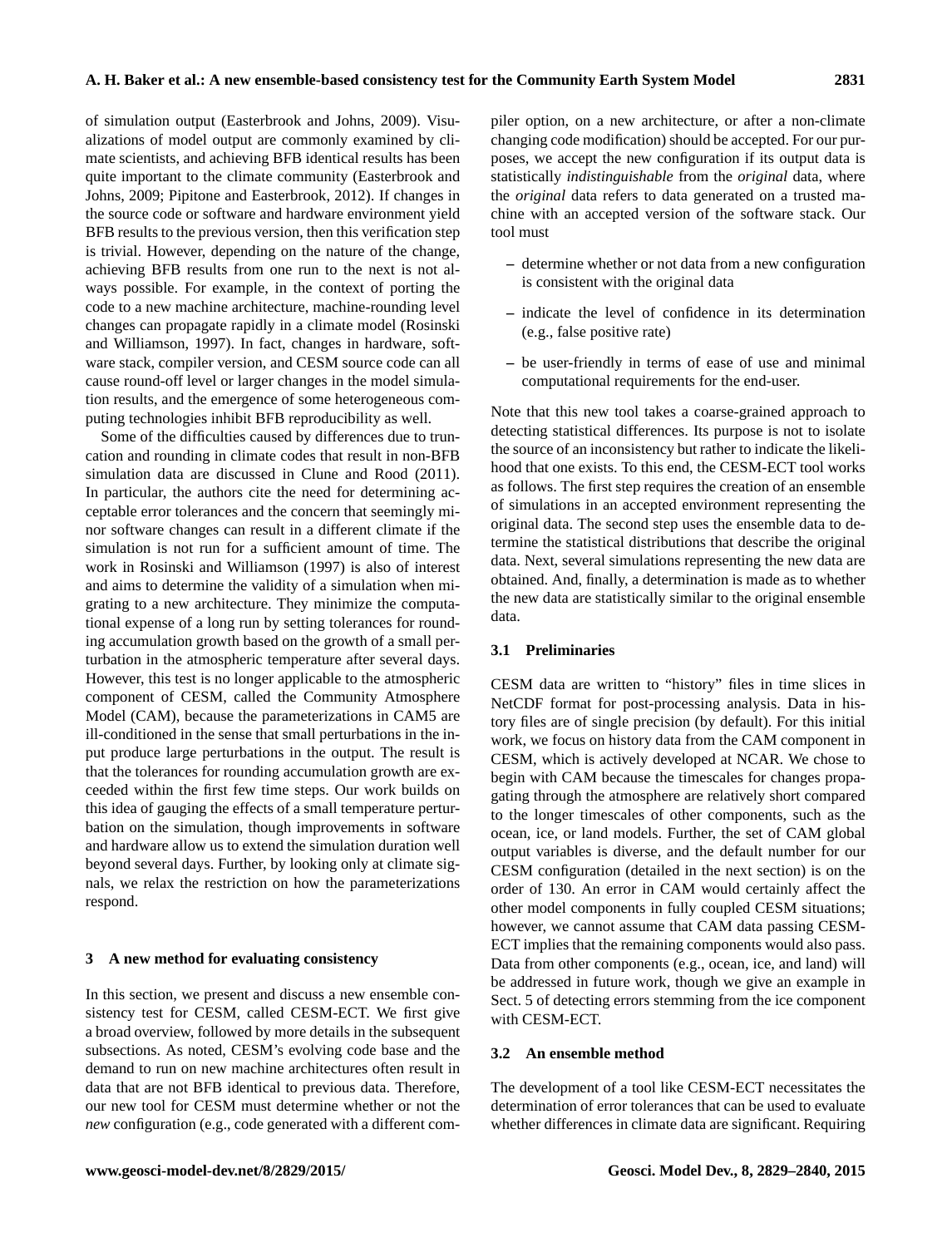that the difference be less than the natural variability of the climate system makes sense intuitively and is along the lines of Condition 2 in [Rosinski and Williamson](#page-11-13) [\(1997\)](#page-11-13). However, characterizing the natural variability is difficult with a single run of the original simulation. Therefore, we extend the sampling of the original data to an ensemble from which we can obtain a statistical distribution. An ensemble refers to a collection of multiple realizations of the same model simulation, generated to represent possible states of the system (e.g., [Dai](#page-11-14) [et al.,](#page-11-14) [2001\)](#page-11-14). Generally, small perturbations in the initial conditions are used to generate the ensemble members, and the idea is to characterize the climate system with a representative distribution (as opposed to a single run). Ensembles are commonly used in climate modeling and weather forecasting (see, e.g., [Dai et al.,](#page-11-14) [2001;](#page-11-14) [Zhu and Toth,](#page-11-15) [2008;](#page-11-15) [von Storch](#page-11-16) [and Zwiers,](#page-11-16) [2013;](#page-11-16) [Zhu,](#page-11-17) [2005;](#page-11-17) [Sansom et al.,](#page-11-18) [2013\)](#page-11-18) to enhance model confidence, indicate uncertainly, and improve predictions. For example, the ensemble in [Kay et al.](#page-11-19) [\(2015\)](#page-11-19) was created by small perturbations to the initial temperature condition in CAM and is being used to study internal climate variability.

We generate our ensemble for CESM-ECT by running simulations that differ only in a random perturbation of the initial atmospheric temperature field of  $\mathcal{O}(10^{-14})$ . These perturbations grow to the size of NWP (numerical weather prediction) analysis errors in a few hours. Each simulation is 1 year in length, which is short enough to be computationally reasonable, yet of sufficient length to allow the effects of the perturbation to propagate through the system. A perturbation of this size should not be climate-changing and, while 1 year is inadequate to establish a climate, it is sufficient for generating the statistical distribution that we need. In particular, while the trajectories of the ensemble members will rapidly diverge due to the chaotic nonlinearity of the model, the statistical properties of the ensemble members are expected to be the same. Determining the appropriate number of ensemble members requires a balance between computational and storage costs and the quality of the distribution. The lower bound on the size is constrained by our use of principal component analysis (PCA), which is described in the next subsection. PCA requires that the number of ensemble members be larger than the number of CAM variables. We chose an initial ensemble size, denoted by  $N_{\text{ens}}$ , of 151 for CESM-ECT. At this size, the coefficient of variation for each CAM variable is well under 5 %, save for two variables that are known to have large distributions across the ensemble (meridional surface stress and meridional flux of zonal momentum). The cost to generate the ensemble is reasonable because all  $N_{\text{ens}}$ , members can be run in parallel, resulting in a much faster turn around time than for a single multi-century run (a single 1-year simulation can run in a couple hours on less than a thousand cores). Note that, as explained further in Sect. [3.5,](#page-5-1) an ensemble is only generated for the control and not for the code to be tested. Hence, the ensemble creation does not impact the CESM-ECT user.

In summary, the CESM-ECT ensemble consists of  $N_{\text{ens}} = 151$  1-year climate simulations, denoted by  $E =$  ${E_1, E_2, ..., E_{N_{\text{ens}}}}$  and is produced on a trusted machine with an accepted version, model, and configuration of the climate code. The data for these 1-year ensemble runs consists of annual temporal averages at each grid point for the selected grid resolution for all  $N_{\text{var}}$  variables, which are either two- or three-dimensional. Retaining only the annual temporal averages for each variable helps to reduce the cost of storing the ensemble simulation output and has proved sufficient for our purposes. We denote the data set for a variable X as  $X = \{x_1, x_2, \dots, x_{N_X}\}\,$ , where  $x_i$  is a scalar that represents the annual (temporal) average at grid point  $i$  and  $N_X$  is the total number of grid points in  $X$  (determined by whether X is a 2-D or 3-D variable).

#### <span id="page-3-0"></span>**3.3 Characterizing the ensemble data**

The next stage in our process is the creation of the statistical distributions that describe the ensemble data. In particular, information collected from the ensemble simulations helps to characterize the internal variability of the climate model system. Results from new simulations (resulting from a non-BFB change) can then be compared to the ensemble distribution to determine consistency.

First, based on the ensemble simulation output, CESM-ECT calculates the global area-weighted mean distributions, providing climate scientists with an indication of the average state and variability across the control ensemble for each variable. However, determining whether or not the climate in the new run is consistent with the ensemble data based on the number of variables that fall within the global mean distribution (or other specified tolerance) is difficult without a linearly independent set of variables. For the CESM 1.3.x series, 134 variables are output by default for CAM. We exclude several redundant variables as well as those with zero variance across the ensemble (e.g., specified variables common to all ensemble runs) from our analysis, resulting in  $N_{\text{var}} = 120$  variables total (see [A](#page-10-0)ppendix A for more detail). A correlation analysis shows that many of these variables are highly correlated ( $> 0.9$ ). In fact, 52 variables are highly correlated in the global mean. Determining objective and statistically motivated criteria (such as false positive rates) necessitated a transformation of our variable-based data to a linearly independent data space. We use PCA, a popular tool in data analysis, to determine the orthogonal transform needed to convert the ensemble variable values into a set of principal component scores. The principal components are orthogonal and indicate the directions in which there is the most variance, i.e., in which the data is the most "spread out", thereby exposing underlying structure in the data that might otherwise be overlooked (e.g., [Shlens,](#page-11-20) [2014\)](#page-11-20). A second wellknown advantage of PCA is that most of the variance in the system ends up being represented by many fewer components than the original number of variables, which simplifies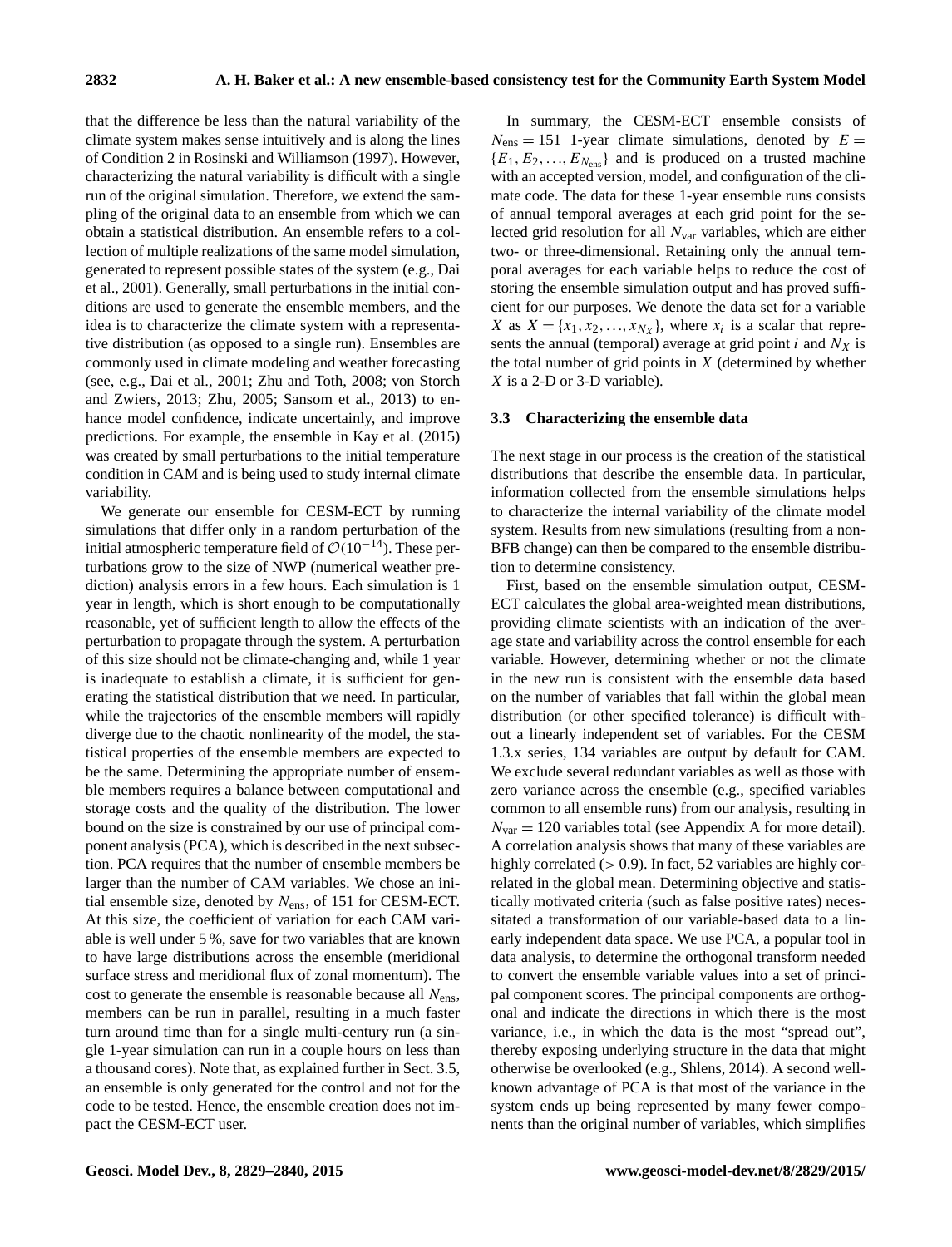analysis, particularly when there are large number of variables.

CESM-ECT applies PCA-based testing to the global mean data, and the implementation of the PCA-based testing strategy into our tool entails the following steps. First, for each ensemble member  $m$ , the global area-weighted mean is calculated for each variable  $X$  across all grid points  $i$  and denoted by  $\overline{X}^m$ . Next, we standardize the  $N_{\text{var}} \times N_{\text{ens}}$  matrix containing the global means for each variable in each ensemble member and denote the result by  $V_{\text{gm}}$ . Note that  $N_{\text{var}} = 120$  and  $N_{\text{var}} < N_{\text{ens}}$ . Standardization of the data involves subtracting the ensemble mean and dividing by the ensemble standard deviation for each variable and is important because the CAM variables have vastly different units and magnitudes. Next, we calculate the transformation matrix, or "loadings", that project the variable space  $V_{\rm gm}$  into principal component (PC) space. Loading matrix **P**gm has the size  $N_{\text{var}} \times N_{\text{var}}$  and corresponds to the eigenvector decomposition of the covariance of  $V_{\text{gm}}$ , ordered such that the first PC corresponds to the largest eigenvalue and decreasing from there. Finally, we apply the transformation to  $V_{gm}$  to obtain the PC scores, **S**gm, for our ensemble:

$$
\mathbf{S}_{gm} = \mathbf{P}_{gm}^T \mathbf{V}_{gm}.\tag{1}
$$

Now instead of using a distribution of variable global means to represent our ensemble, the  $N_{\text{var}} \times N_{\text{ens}}$  matrix  $S_{\text{gm}}$  forms a distribution of PC scores that represents the variance structure in the data. These scores have a mean of zero, so we only need to calculate the standard deviation of the ensemble scores in  $S_{gm}$ , which we denote by  $\sigma_{S_{gm}}$ . To summarize, this first stage computes the following data:

- $N_{\text{var}} \times N_{\text{ens}}$  global means
- $N_{\text{var}}$  means of ensemble global mean values ( $\mu_{\mathbf{V}_{\text{sym}}}$ )
- **–** Nvar standard deviations of ensemble global mean values  $(\sigma_{V_{\text{om}}})$
- $N_{\text{var}} \times N_{\text{var}}$  loadings ( $\mathbf{P}_{\text{gm}}$ )
- **–** Nvar standard deviations of ensemble global mean scores  $(\sigma_{S_{\text{gm}}})$ ,

which are written to the CESM-ECT ensemble summary file. This summary file (in NetCDF format) is generated for each CESM software tag on the Yellowstone machine at NCAR with the default compiler options (more details follow in Sect. [3.5\)](#page-5-1).

The distribution of global mean *scores* from the ensemble, represented by the standard deviations in  $\sigma_{\mathbf{S}_{g,m}}$ , can be used to evaluate data from a new simulation. Note that most of the variance in the climate data is now largely represented by a few PCs. In fact, the coefficients on the first PC explain about 21 % of the variance and the coefficients on the second explain about 17 % of the variance, as shown in Figure [1.](#page-4-0)

**Figure 1.** Percentage of variability explained for global mean by component scores.

#### **3.4 Determining a pass or fail**

The last step in the CESM-ECT procedure evaluates whether the new output data that has resulted from the non-BFB change is statistically distinguishable from the original ensemble data, as represented by the ensemble summary file. For simplicity of discussion, assume that we want to evaluate whether the results obtained on a new machine, Yosemite, are consistent (i.e., not statistically distinguishable) with those on Yellowstone. To do this, we collect data from a small number  $(N<sub>new</sub>)$  of randomly selected ensemble runs on Yosemite. Variables in the new data sets are denoted by X, where  $X =$  ${\{\tilde{x}_1, \tilde{x}_2, ..., \tilde{x}_{N_X}\}}$ . The CESM-ECT tool then decides whether<br>or not the output data from simulations on Vosemite are conor not the output data from simulations on Yosemite are consistent with the ensemble data and issues an overall pass or fail result.

CESM-ECT determines an overall pass or fail in the following manner. First, the weighted area global means for each variable  $\hat{X}$  in all  $N_{\text{new}}$  runs are calculated,  $X^k$  ( $k = 1, \ldots, N_k$ )  $1 : N<sub>new</sub>$ ). These new variable means are then standardized using the mean and standard deviations of the control ensemble given in the summary file ( $\mu_{\mathbf{V}_{gm}}$  and  $\sigma_{\mathbf{V}_{gm}}$ ). Second, the standardized means are converted to scores via the loading matrix **P**gm from the summary file. Next, we determine whether the first  $N_{\text{PC}}$  scores of the new runs are within  $m_{\sigma}$ standard deviations of the mean, using the standard deviation of the zero-mean scores for the ensemble in the summary file ( $\sigma_{S_{\rm sm}}$ ). Then, for each of the  $N_{\rm new}$  Yosemite simulations, the PC scores that fall outside the  $m<sub>\sigma</sub>$  confidence interval are tagged as a "fail" for that particular run. Finally, CESM-ECT decides whether the simulations on Yosemite are consistent with those on Yellowstone by counting the number of times that each PC failed at least  $N_{\text{runFails}}$  runs, where

<span id="page-4-0"></span>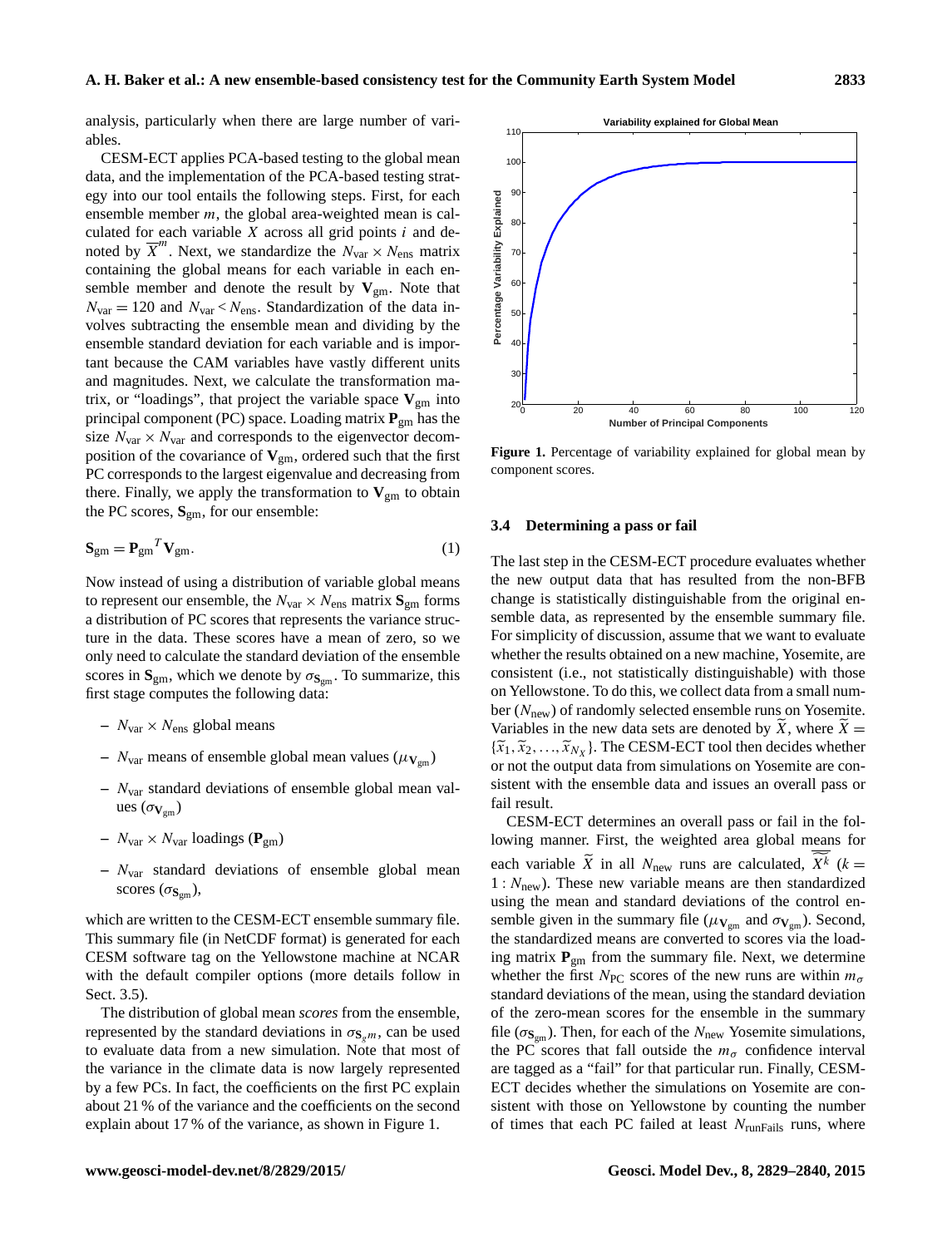$N_{\text{runFails}} \leq N_{\text{new}}$ . If at least  $N_{\text{pcFails}}$  PCs fail at least  $N_{\text{runFails}}$ runs, then CESM-ECT returns an overall "failure".

In typical applications, PC scores with small contributions to the total variability are neglected, and one only examines the first  $N_{PC}$  components in an analysis. However, in the context of detecting errors in the hardware or software system, the PCs that are responsible for the most variability are not necessarily the most relevant. Recalling that each PC is a linear combination of all of the variables, we use a value for  $N_{\text{PC}}$  that both contains sufficient information to detect errors in any of the variables and allows for a low false positive rate. Our extensive testing indicates that  $N_{\text{PC}} = 50$  is sufficient to detect errors for our particular setup.

The parameters  $m_{\sigma}$ ,  $N_{\text{new}}$ ,  $N_{\text{pcFails}}$ , and  $N_{\text{runFails}}$  are also chosen to obtain a desired false positive rate. We performed an empirical simulation study and tested a variety of combinations of parameters. We found that choosing  $m_{\sigma} = 2$ (which corresponds to the 95 % confidence level),  $N_{\text{new}} = 3$ ,  $N_{\text{pcFails}} = 3$ , and  $N_{\text{runFails}} = 2$  yields our desired false positive rate of 0.5 %. To summarize, we run three simulations on Yosemite, and if at least three of the same PCs fail for at least two of these runs, then CESM-ECT issues a "failure". We intentionally err on the conservative side by choosing a low false positive rate, hedging against the possibility that our ensemble may not be capturing all the variability that we want to accept. Also note that while perturbing the initial temperature condition is a common method of ensemble creation for studying climate variability, other possibilities exist, and we are currently conducting further research on the initial ensemble composition and its representation of the range of variability, particularly in regard to compilers and machine modifications.

## <span id="page-5-1"></span>**3.5 CESM-ECT software tools**

Finally, we further discuss the software tools needed to test for ensemble consistency that are included in the CESM public releases (see Sect. [6](#page-10-1) for details). Generating the ensemble simulation data by setting up and running the  $N_{\text{ens}} = 151$ 1-year simulations is the most compute-intensive step in this ensemble consistency-testing process. The CESM Software Engineering group generates ensembles as needed. For example, generating new ensemble simulation data is now routine when a CESM software tag is created that contains a scientific change known to alter the climate from the previous tag. (The frequency of such tag creation varies, but is several times a year on average.) While the utility used to generate the ensemble runs is included in CESM releases, the typical end-user does not need to generate their own ensembles. Note that our consistency-testing methodology can be extended to other simulation models and, in that case, an application-specific tool to facilitate the generation of  $N_{\text{ens}}$ simulations would be needed for the new application.

Whenever a new ensemble of simulations is generated, a summary file (as described in Sect. [3.3\)](#page-3-0) must be created for the ensemble. The ensemble summary utility (pyEnsSum), written in parallel Python, creates a NetCDF summary for any specified number  $(N_{\rm ens})$  of output files. This step requires far less time than it takes to run the simulations themselves. As an example, generating the summary file for 151 ensemble members on 42 cores of Yellowstone takes about 20 min (we chose the number of cores to be equal to the number of 3-D variables). Note that the summary creation takes less than a minute when we only compute the information needed for the PCA test (i.e., exclude optional calculations of quantities such as the root-mean-squared Z scores). Each CESM software tag now includes the corresponding ensemble summary file. Including the summary file in the CESM releases facilitates tracking data changes in the software life cycle and enables CESM users to run CESM-ECT without creating an ensemble of simulations themselves. Note that the storage cost for a single summary file is minor compared to the cost of storing the simulation output for the entire ensemble.

In addition to an ensemble summary file, our Python tool CESM-ECT (pyCECT) requires  $N_{\text{new}} = 3$  1-year simulations from the configuration that is to be tested. For a CESM developer or advanced user, this may mean using a development version of code with a modification that needs to be tested. For a basic CESM-user, this may mean verifying that the user's installation of CESM on their personal machine is acceptable. In either case, a simple shell script that creates 1-year CESM run cases (with random initial perturbations) for this purpose is also included in CESM releases, though advanced users can certainly generate more custom simulations if desired. Regardless, after the  $N_{\text{new}}$  simulations have been completed, pyCECT determines whether results from the new configuration are consistent with the original ensemble data based on the supplied new CAM output files and specified ensemble summary file. Then pyCECT reports whether of not the new configuration has passed or failed the consistency test, as well as which PCs in particular have passed or failed each of the  $N_{\text{new}}$  simulations contributing to the overall pass/fail rating. In addition, the user may assign values to the pyCECT parameters  $m_{\sigma}$ ,  $N_{\text{new}}$ ,  $N_{\text{pcFails}}$ ,  $N_{\text{runFails}}$ , and  $N_{\text{PC}}$  via input parameters if the defaults are not desired.

For clarity, Fig. [2](#page-6-0) illustrates the workflow for the CESM-ECT process. The two Python tools are indicated by green circles. The dashed blue box delineates the work done prerelease by the CESM-software engineers. If a CESM user wants to evaluate a new configuration, the user simply executes the steps in the dashed red box.

#### <span id="page-5-0"></span>**4 Experimental studies**

As noted in Sect. [1,](#page-0-1) a verification process necessarily includes some degree of subjectivity. The decision to designate our initial ensemble distribution as "accepted" is critical to our methodology and yet, despite ongoing research, we can-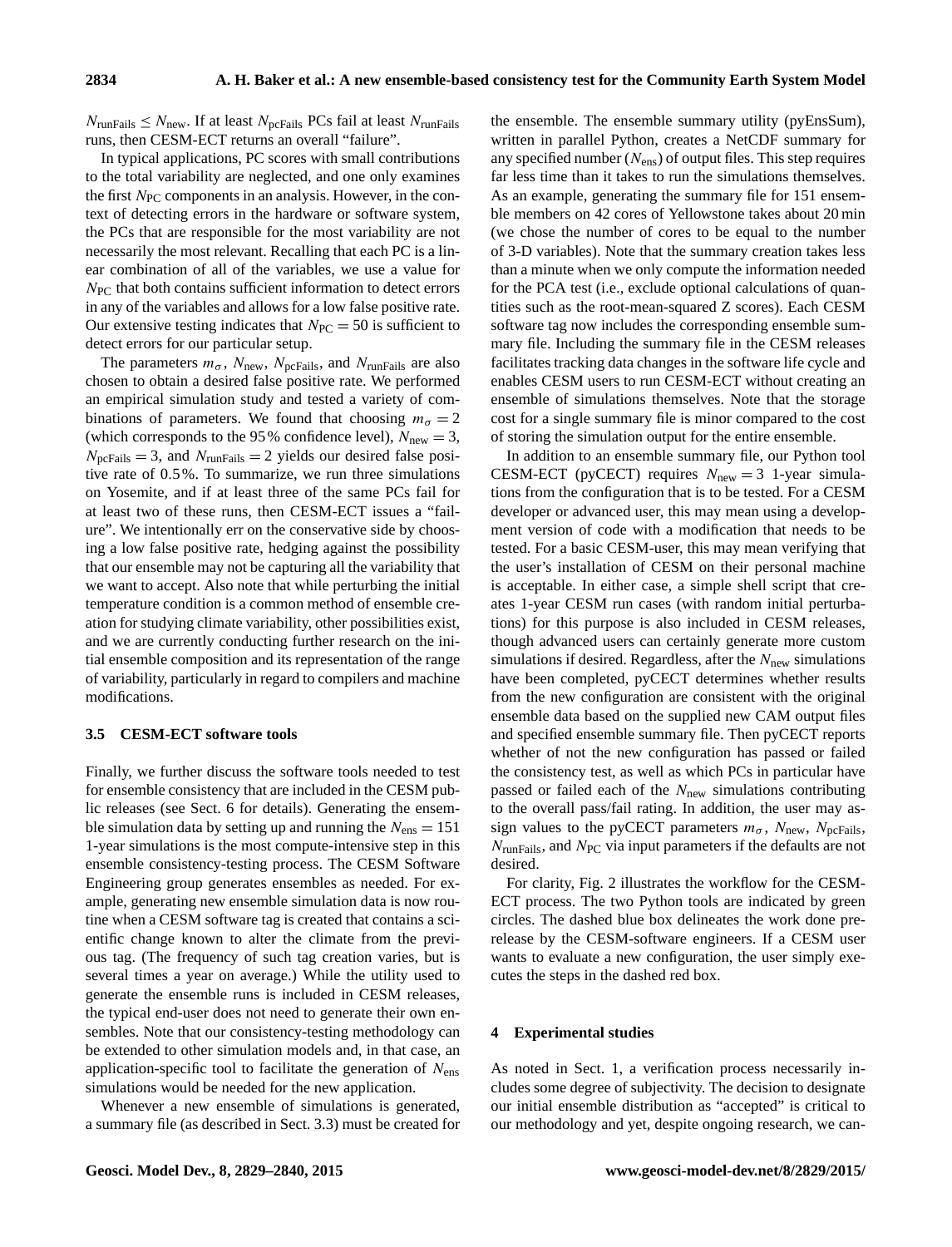<span id="page-6-0"></span>

**Figure 2.** Graphic of CESM-ECT software tools (circles) and workflow.

not (ever) be absolutely sure that this distribution is "correct" in terms of capturing all signatures that lead to the same climate. Our confidence in this initial ensemble distribution is due, in part, to the vast experience and intuition of the CESM climate scientists. However, we gain further confidence with a series of tests of trusted scenarios (i.e., scenarios that we expect to produce the same climate) and verify that those scenarios pass the CESM-ECT. Similarly, we sample scenarios that we expect to be climate-changing and should, therefore, fail.

## <span id="page-6-2"></span>**4.1 Preliminaries**

We obtained the results in this work from the 1.3 release series of CESM, using a present-day F compset (active atmosphere and land, data ocean, and prescribed ice concentration) and CAM5 physics. We examine 120 (out of a possible 134) variables from the CAM history files, as redundant variables and those with no variance are excluded. Of the 120 variables, 78 are two-dimensional and 42 are three-dimensional variables. This spectral-element version of CAM uses a ne= 30 resolution ("ne" refers to the number of elements on the edge of the cube), which corresponds approximately to a 1◦ global grid containing a total of 48 602 horizontal grid points and 30 vertical levels. Unless otherwise noted, simulations were run with 900 MPI (Message Passing Interface) tasks and two OpenMP (Open Multi-Processing) threads per task on the Yellowstone machine at NCAR. The default compiler on Yellowstone for our CESM version is Intel 13.1.2 with −O2 optimization.

#### <span id="page-6-1"></span>**4.2 Non-climate changing modifications**

First we look at modifications that lead to non-BFB results but are *not* expected to be climate-changing. Such modifications include equivalent code formulations that result in the reordering in floating-point arithmetic operations, thus affecting the rounding error. Two common CESM configurations that induce reordering in arithmetic operations include removing thread-level parallelism from the model and certain compiler changes. We expect that the following tests on Yellowstone will not be climate-changing and, thus, will be consistent with our initial ensemble distribution.

- **–** NO-OPT: changing the Intel compiler flag to remove optimization (−O0).
- **–** INTEL-15: changing the Intel compiler version to 15.0.0.
- **–** NO-THRD: compiling CAM without threading (MPIonly).
- **–** PGI: using the CESM-supported PGI compiler (13.0).
- **–** GNU: using the CESM-supported GNU compiler  $(4.8.0).$

These five scenarios differ from the control run used to generate the ensemble only in the single aspect listed above. We first generate  $N_{\text{new}} = 3$  simulations on Yellowstone corresponding to each test scenario, where each simulation is given a perturbation selected at random from the perturbations used to create the initial ensemble. Table [2](#page-7-0) lists the pass/fail result from pyCECT and indicates that none of these modifications caused a failure. Recall that our criteria for failure in pyCECT is that at least three PCs must fail at least two of the runs. Table [2](#page-7-0) shows that at most two PCs failed two runs for these particular test scenarios.

## **4.3 CAM climate-changing parameter modifications**

CESM-ECT also must successfully detect changes to the simulation results that are known to be climate-changing and return a failure. To this end, climate scientists provided a list of CAM input parameters thought to affect the climate in a non-trivial manner. Parameter values were modified to be those intended for use with different CAM configurations (e.g., high-resolution and finite volume). We ran the following test scenarios which were identical to the default ensemble case with the exception of the noted CAM parameter change (the name of the CAM parameter is indicated in italics and its original default value in parenthesis).

- **–** DUST: dust emissions; *dust\_emis\_fact = 0.45* (0.55).
- **–** FACTB: wet deposition of aerosols convection factor;  $sol_factb_$ interstitial =  $1.0$  (0.1).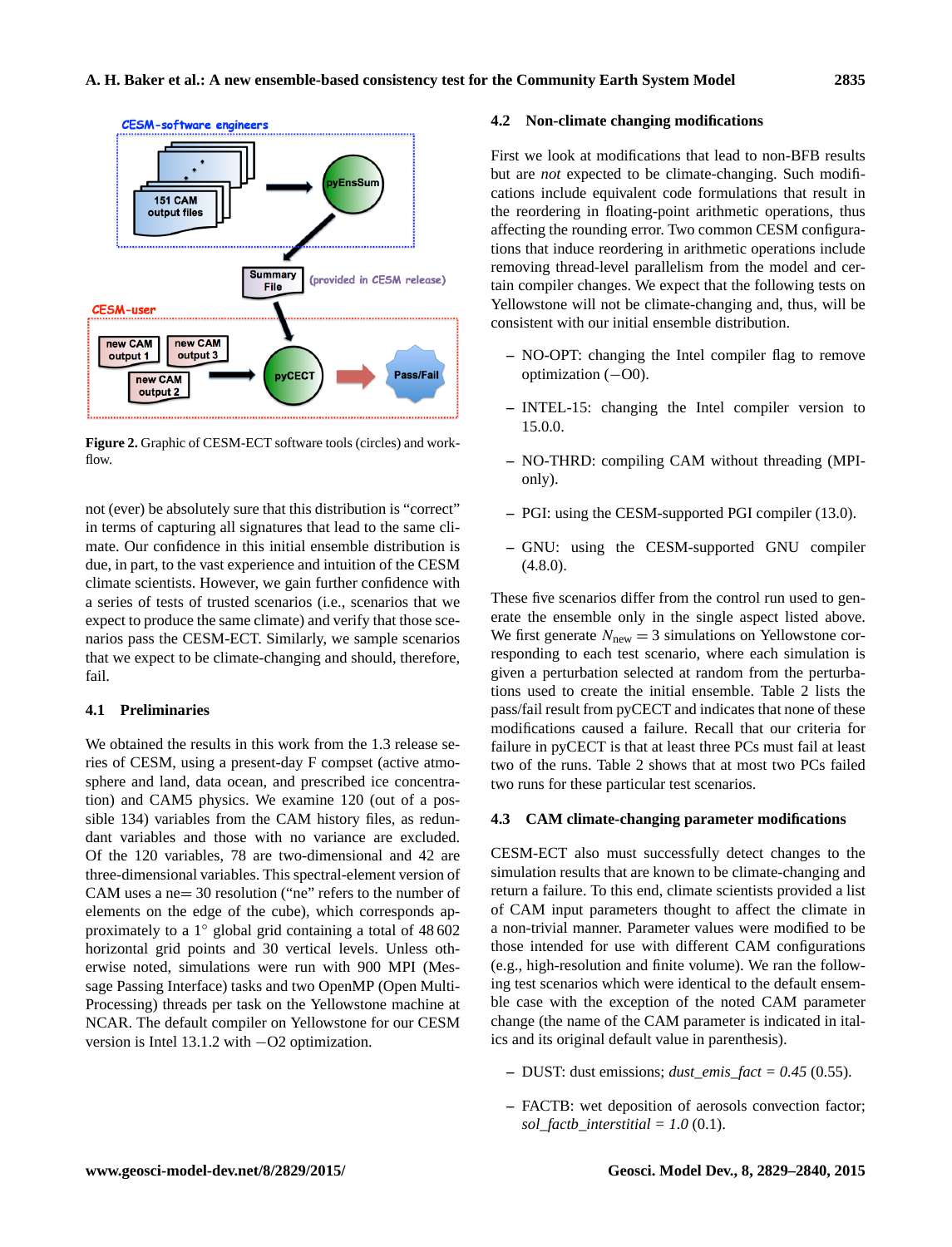- **–** FACTIC: wet deposition of aerosols convection factor; *sol\_factic\_interstitial = 1.0* (0.4).
- **–** RH-MIN-LOW: min. relative humidity for low clouds; *cldfrc\_rhminl = 0.85* (0.8975).
- **–** RH-MIN-HIGH: min. relative humidity for high clouds; *cldfrc*  $rhminh = 0.9$  (0.8).
- **–** CLDFRC-DP: deep convection cloud fraction; *cldfrc*  $dp1 = 0.14$  (0.10).
- **–** UW-SH: penetrative entrainment efficiency shallow; *uwschu\_rpen = 10.0* (5.0).
- **–** CONV-LND: autoconversion over land in deep convection; *zmconv\_c0\_lnd = 0.0035* (0.0059).
- **–** CONV-OCN: autoconversion over ocean in deep convection; *zmconv\_c0\_ocn = 0.0035* (0.045).
- **–** NU-P: hyperviscosity for layer thickness (vertical lagrangian dynamics);  $nu_p = 1.0 \times 10^{-14}$  ( $1.0 \times 10^{-15}$ ).
- **–** NU: dynamics hyperviscosity (horizontal diffusion); nu  $= 9.0 \times 10^{-14}$  (1.0 × 10<sup>-15</sup>).

From Table [1,](#page-7-1) most of these tests fail by a lot more than three PCs, indicating that the new simulation data is quite different from the original ensemble data. However, contrary to our initial expectations, one scenario was found to be consistent and passed. Upon further investigation, the change caused by NU likely did affect some aspects of the climate in a way that would not be detected by the test. The issue is that modifications to NU cause changes at the small scales (but not to the mean of the field the diffusion is applied to) and generally affect the extremes of climate variables (such as precipitation). Because CESM-ECT looks at variable annual global means, the "pass" result is not entirely surprising as errors in smallscale behavior are unlikely to be detected in a yearly global mean. Developing the capability to detect the influence of small-scale events is a subject for future work.

## <span id="page-7-2"></span>**4.4 Modifications with unknown outcome**

Now we present results for simulations in which we had less confidence in the expected outcome. These include running our default CESM simulation on other CESM-supported machines as well as changing to a higher level of optimization on Yellowstone (−O3). We expected that the tests on other machines supported by CESM would pass, and, for each machine, we list the machine name and location below (and give the processor and compiler type in parentheses). The effect of −O3 compiler options was not known as the CESM code base is large and level-three optimizations can be quite aggressive. The following simulations were performed.

**–** HOPPER: National Energy Research Scientific Computing Center (Cray XE6, PGI).

<span id="page-7-1"></span>**Table 1.** CESM modifications expected to change the climate.

| Test name     | <b>CESM-ECT</b><br>results | Number of PCs failing<br>at least two runs |
|---------------|----------------------------|--------------------------------------------|
| <b>DUST</b>   | Fail                       | 9                                          |
| <b>FACTB</b>  | Fail                       | 36                                         |
| <b>FACTIC</b> | Fail                       | 43                                         |
| RH-MIN-LOW    | Fail                       | 44                                         |
| RH-MIN-HIGH   | Fail                       | 30                                         |
| CLDFRC-DP     | Fail                       | 27                                         |
| UW-SH         | Fail                       | 24                                         |
| CONV-LND      | Fail                       | 33                                         |
| CONV-OCN      | Fail                       | 45                                         |
| NU-P          | Fail                       | 35                                         |
| NU            | Pass                       |                                            |

<span id="page-7-0"></span>**Table 2.** CESM modifications expected to produce the same climate.

| Test name  | <b>CESM-ECT</b><br>results | Number of PCs failing<br>at least two runs |
|------------|----------------------------|--------------------------------------------|
| NO-OPT     | Pass                       |                                            |
| INTEL-15   | Pass                       |                                            |
| NO-THRD    | Pass                       |                                            |
| <b>PGI</b> | Pass                       |                                            |
| <b>GNU</b> | Pass                       |                                            |

- **–** EDISON: National Energy Research Scientific Computing Center (Cray XC30, Intel).
- **–** TITAN: Oakridge National Laboratory (AMD Opteron CPUs, PGI).
- **–** MIRA: Argonne National Laboratory (IBM BG/Q system, IBM).
- **–** JANUS: University of Colorado (Intel Westmere CPUs, Intel).
- **–** BLUEWATERS: University of Illinois (Cray XE6, PGI).
- **–** EOS: Oakridge National Laboratory (Cray XC30, Intel).
- **–** GOLDBACH-INTEL: NCAR (Intel Xeon CPU cluster, Intel).
- **–** GOLDBACH-PGI: NCAR (Intel Xeon CPU cluster, PGI).
- **–** INTEL13-O3 Yellowstone with default Intel compiler and −O3 option.
- **–** INTEL14-O3 Yellowstone with Intel 14.0.2 compiler and −O3 option.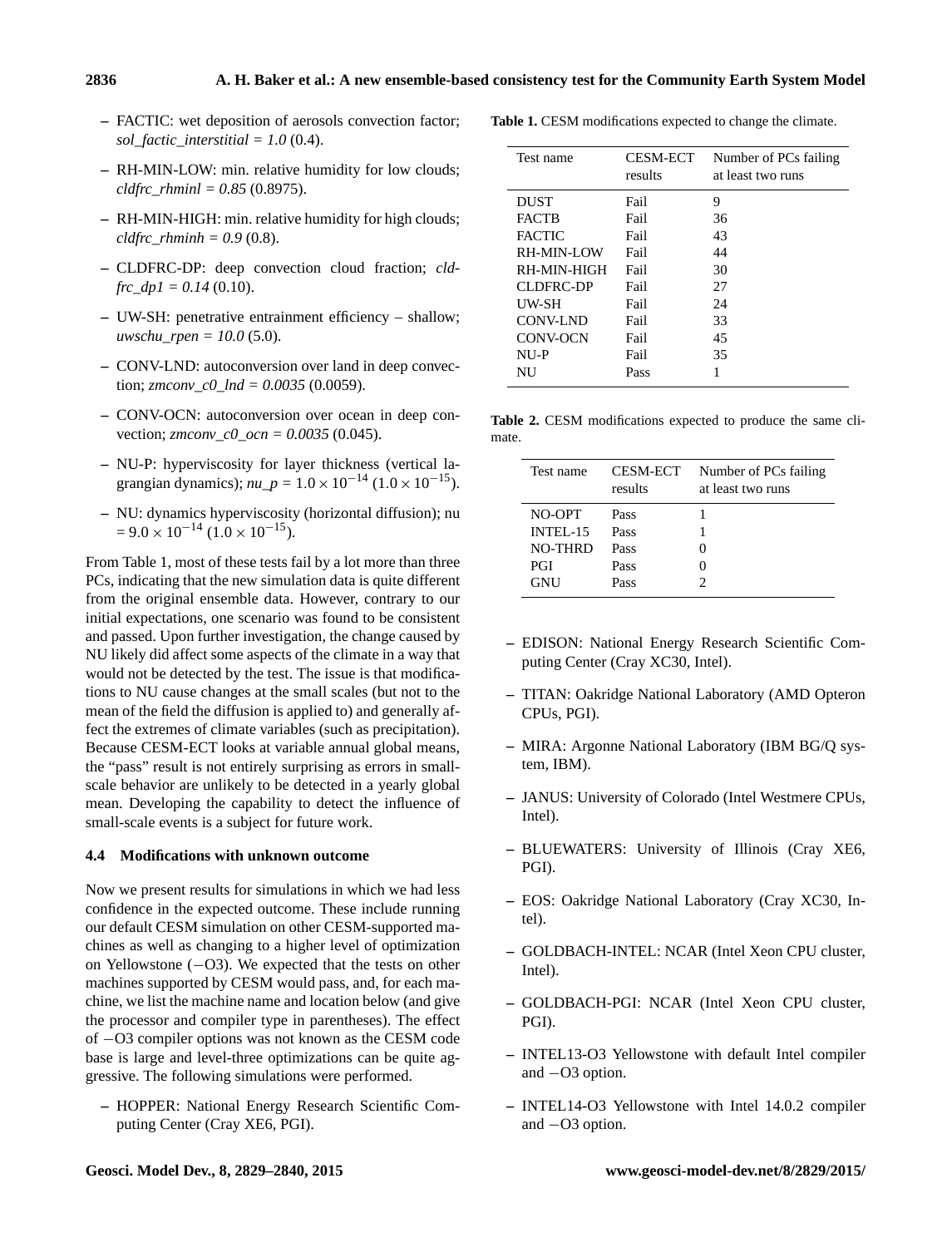#### **A. H. Baker et al.: A new ensemble-based consistency test for the Community Earth System Model 2837**

**–** INTEL15-O3 Yellowstone with Intel 15.0.0 compiler and −O3 option.

Note that we use the CESM-specified default compiler option for each CESM-supported machine. Table [3](#page-9-2) indicates that most of the CESM-supported machine configurations pass (the nine test scenarios above the horizontal line), and the few that fail are all near the pass/fail threshold. In other words, these machine failures are in contrast to the more egregious failures obtained by changing CAM parameters as in Table [1.](#page-7-1) However, ideally all CESM-supported machines would pass our test (assuming the absence of error in their hardware and software environments), so a better understanding of the variability introduced by the environments of other machines (i.e., not Yellowstone) is needed. Therefore, as a first step, we ran additional tests on Mira and Bluewaters with the goal of better understanding (and substantiating) the failures in Table [3.](#page-9-2) For each machine, we ran seven more sets of three randomly perturbed simulations. Thus, we have a total of eight experiments each for Mira and Bluewaters, counting the original in Table [3.](#page-9-2) Furthermore, we created three *additional* ensembles of 151 simulations based on the PGI, GNU, and NO-OPT scenarios listed in Sect. [4.2](#page-6-1) and created a summary file for each. Thus, we can test the eight new cases for consistency on both machines against a total of four ensembles to better understand the effect of the compiler on the consistency assessment. Results from these experiments are shown for Bluewaters and Mira in Figs. [3](#page-8-0) and [4,](#page-8-1) respectively. Note that the Intel ensemble is the default "accepted" ensemble that we have used thus far in our experiments and the No-Opt option is also the Intel compiler (with −O0).

The results in Figs. [3](#page-8-0) and [4](#page-8-1) indicate that the compiler choice for the control ensemble on Yellowstone results in differences in the numbers of PC scores that fail each individual test case. However, the overall outcome from all four control ensembles is similar in that the test results are split in terms of passes and fails, indicating that these are in fact borderline cases for CESM-ECT with the current failure criteria, which requires at least three PCs to fail at least two runs. Test scenarios that very nearly pass or fail, such as these for Bluewaters and Mira underscore the difficulty in distinguishing a bug in the hardware or software from the natural variability present in the climate system. Certainly we do not expect to perfect CESM-ECT to the point where a pass or fail is a definitive indication of the absence or presence of a problem, though we have obtained a large amount of data to date that we will explore in detail to better characterize the effects of compiler and architecture differences on the variability. We expect to report on our further analysis in future work. Finally, another difficulty for our tool is that while PCA will indicate the existence of different signatures of variability between new simulations and the ensemble, the differences detected may not necessarily be important in terms of the produced climate and the decision on whether to accept or reject

<span id="page-8-0"></span>

**Figure 3.** Additional CESM-ECT results on Bluewaters, comparing against four different ensemble distributions. Bars extending above the dashed line indicate an overall failure.

<span id="page-8-1"></span>

**Figure 4.** Additional CESM-ECT results on Mira, comparing against four different ensemble distributions. Bars extending above the dashed line indicate an overall failure.

that climate (e.g., because the definition of climate requires more than 1 year and involves spatial distributions).

The last three experiments listed above and in Table [3](#page-9-2) involve either modifying the optimization to a more aggressive level (INTEL13-O3) or additionally upgrading the compiler version (INTEL14-O3 and INTEL15-O3). Our results for INTEL15-O3 suggest that there is an issue with that version of the compiler. Note that because of the size of the CESM code base, pinpointing a problem with a specific compiler version is time intensive, and we find it more productive not to use that compiler.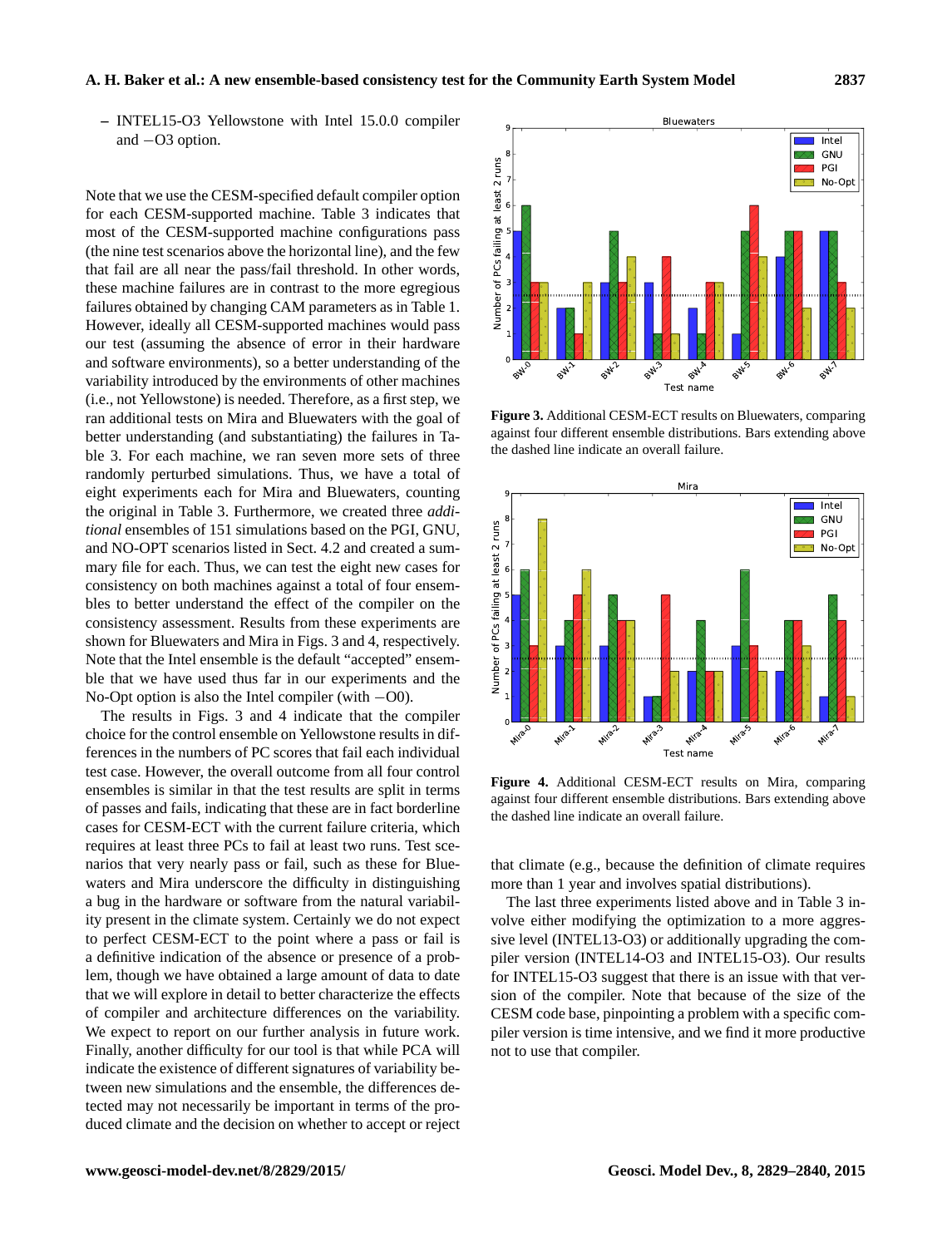<span id="page-9-2"></span>**Table 3.** CESM modifications with unknown outcomes.

| Test name           | <b>CESM-ECT</b><br>results | Number of PCs failing<br>at least two runs |
|---------------------|----------------------------|--------------------------------------------|
| <b>HOPPER</b>       | Pass                       |                                            |
| <b>EDISON</b>       | Pass                       |                                            |
| TITAN               | Pass                       | $\mathbf{\Omega}$                          |
| <b>MIRA</b>         | Fail                       | 5                                          |
| JANUS               | Pass                       |                                            |
| <b>BLUEWATERS</b>   | Fail                       | 5                                          |
| <b>EOS</b>          | Fail                       | 4                                          |
| GOLDBACH-INTEL      | Pass                       | 0                                          |
| <b>GOLDBACH-PGI</b> | Pass                       | 0                                          |
| <b>INTEL13-03</b>   | Pass                       | 1                                          |
| <b>INTEL14-03</b>   | Pass                       |                                            |
| <b>INTEL15-03</b>   | Fail                       | 38                                         |

## <span id="page-9-0"></span>**5 CESM-ECT in practice**

CESM-ECT has already been successfully integrated into the CESM software engineering workflow. In particular, the creation of a new beta release tag in the CESM development trunk (that is *not* BFB with the previous tag) requires that CESM-ECT be run for the new tag on all CESM-supported platforms (e.g., the machines listed in Sect. [4.4](#page-7-2) and the supported compilers on those platforms (e.g, Intel, GNU and PGI, all with −O2, on Yellowstone). Results from these tests are kept in the CESM testing database. Failure on one or more of the test platforms signals that an error may exist in the new tag or on a particular machine, spawning an investigation and delay of the beta tag release.

CESM-ECT has proven its utility on numerous occasions, and we now provide several specific examples of the success of this consistency-testing methodology in practice. The first example concerns an early success for our ensemble-based testing methodology. The consistency test for a CESM.1.2 series beta tag test on the Mira machine failed decisively, while the consistency tests on all other platforms passed. The CESM-ECT failure prompted an extensive investigation of the Mira simulation data which resulted in the discovery that the CAM energy balance was incorrect. Eventually an error was discovered in the stochastic cloud generator code that only manifested itself on big-endian systems (Mira was the only big-endian machine in the group of CESM-supported machines). Because this particular success occurred early in the research and development stages of CESM-ECT (when we were initially looking at root-mean-squared Z scores), it provided the impetus to move forward and further refine our ensemble-based consistency-testing strategy.

A second, more recent success for CESM-ECT was the detection of errors in a new version of the Community Ice Code (CICE). In particular, CICE5 replaced CICE4 in the CESM.1.3 series development trunk, and this upgrade was purported to not change the climate. However, when the software tag with CICE5 was tested with CESM-ECT, failures occurred on all of the CESM-supported platforms. Recall that CESM-ECT uses an F compset (e.g., Sect. [4.1\)](#page-6-2), which means that CICE runs in prescribed mode. Prescribed mode is intended for atmospheric experiments and uses the thermodynamics in the sea ice model (the dynamics are deactivated) with a pre-specified ice distribution. The CESM-ECT failures for the new development tag raised a red flag that resulted in the detection and correction of a number of errors and necessary tuning parameter changes in the CICE5 prescribed mode. Pre-integration component-level testing for stand-alone CICE, however, allowed errors to go undetected in prescribed mode until run with CESM-ECT. Table [4](#page-10-2) lists the results of CESM-ECT for three test scenarios on Yellowstone (Intel, GNU, and PGI compilers) with CICE5 and CICE4, showing that the difference was quite significant.

Finally, CESM-ECT has been essential in the evaluation of lossy compression schemes for CESM climate data. Lossy compression schemes result in data loss when the compressed data are reconstructed (i.e., uncompressed). Evaluating the impact of the loss in precision and/or accuracy in the reconstructed data is critical to the adoption of lossy compression methods in the climate modeling community. In particular, we advocate for compression levels that result in reconstructed data that is not statistically distinguishable from the original data. The CESM ensemble-consistency methodology has been invaluable in making this determination (e.g., [Baker et al.,](#page-11-21) [2014\)](#page-11-21).

#### <span id="page-9-1"></span>**6 Conclusions and future work**

Software quality assurance is critical for building (and retaining) confidence in widely used scientific codes such as the Community Earth System Model. The size of the code, diversity of both the user and developer base, societal impact, and near-constant state of development for CESM require a verification technique that is easy to use and has minimal computational requirements. Further, the increasing difficulty in achieving BFB identical results due to differences across hardware and software environments dictates that a verification tool determines acceptable error tolerances. This manuscript presents an ensemble-based consistency test that evaluates whether a new CESM configuration (e.g., resulting from a code modification, compiler change, or new hardware platform) is consistent with the original "accepted" (or control) configuration. The original configuration is represented by an ensemble that captures the natural variability in the modeled climate system. CESM-ECT has already been effectively incorporated into the CESM software development workflow. Our many experiments and its successes in practice have increased our confidence in this methodology for detecting and reducing errors in CESM. Furthermore, the utility of CESM-ECT in a number of scenarios has become apparent: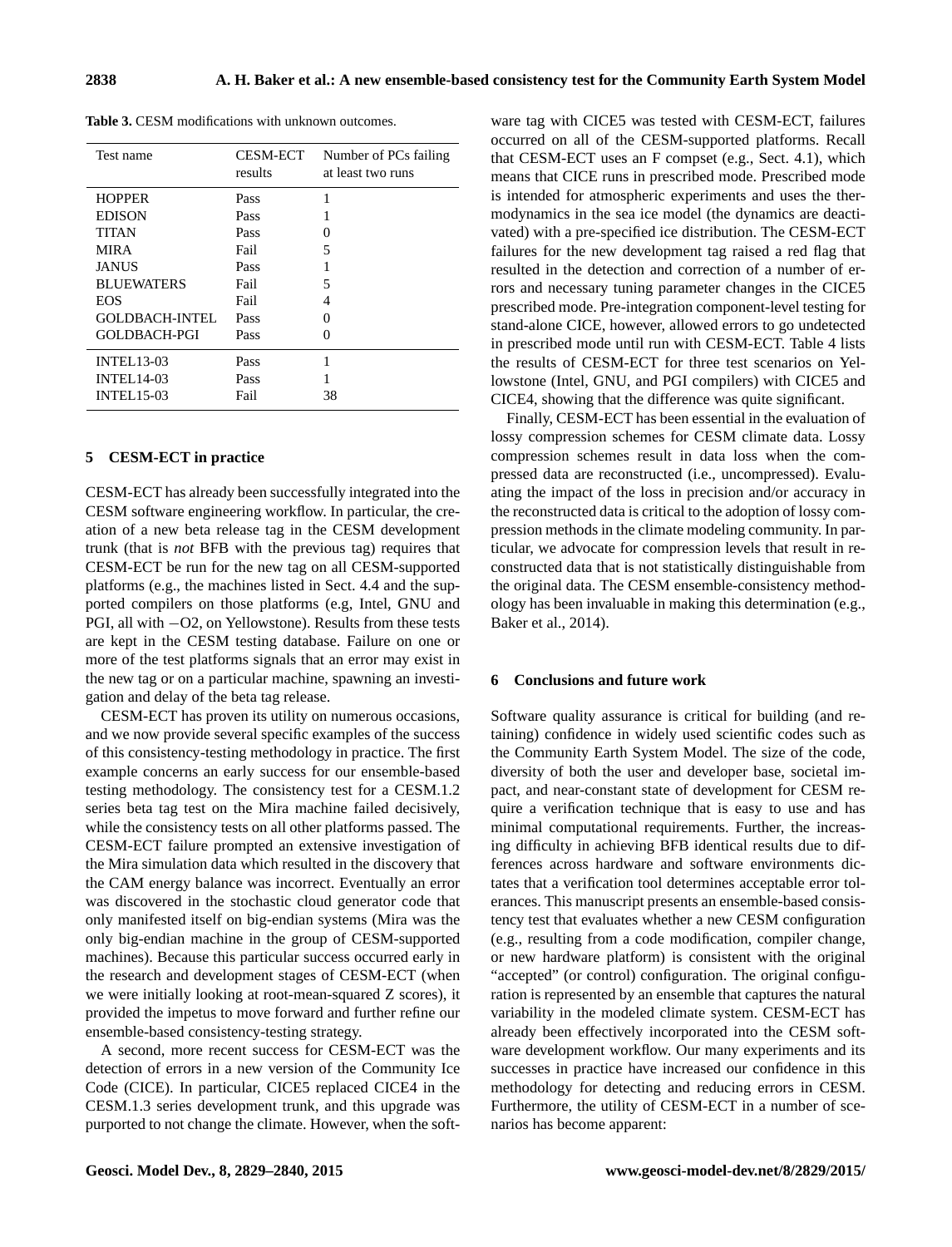| Test name                             | <b>CESM-ECT</b><br>results | Number of PCs failing<br>at least two runs |
|---------------------------------------|----------------------------|--------------------------------------------|
| CICE4-INTEL<br>CICE4-GNU<br>CICE4-PGI | Pass<br>Pass<br>Pass       | $\mathbf{\Omega}$                          |
| CICE5-INTEL<br>CICE5-GNU<br>CICE5-PGI | Fail<br>Fail<br>Fail       | 19<br>20<br>19                             |

<span id="page-10-2"></span>**Table 4.** CESM development tag with two versions of the CICE component run with different compilers on Yellowstone.

- **–** port-verification (new CESM-supported machines);
- **–** quality assurance for software release tags;
- **–** exploration of new algorithms, solvers, compiler options;
- **–** feedback for model developers;
- **–** detection of errors in the software or hardware environment; and
- **–** assessment of the effects of lossy data compression.

Despite our successes with this new consistency-testing methodology, the natural variability present in the climate system makes the detection of subtle errors in CESM challenging. While no verification tool can be absolutely correct, we consider CESM-ECT in its current form to be preliminary work, as many avenues remain to be explored. We are currently conducting a more detailed analysis of large ensembles from different compilers and machines in an attempt to better characterize the effects of those types of perturbations. We have also begun to evaluate spatial patterns in addition to global (spatial) means, as these patterns may be revealing in such contexts as boundaries between ocean and land, and less chaotic systems like the coarse-resolution ocean. In addition, we are interested in other important climate statistics like extremes. Finally, we intend to evaluate relationships between variables in cross-covariance studies.

## **Code availability**

<span id="page-10-1"></span>The software tools needed to test for ensemble consistency are included in the CESM public releases beginning with the version 1.4 series, which are available at [https://github.com/CESM-Development/cime.](https://github.com/CESM-Development/cime) Note that the Python testing tools can also be downloaded independently of CESM from the collection of parallel Python tools available on NCAR's Application Scalability and Performance website [\(https://www2.cisl.ucar.edu/tdd/asap/](https://www2.cisl.ucar.edu/tdd/asap/application-scalability) [application-scalability\)](https://www2.cisl.ucar.edu/tdd/asap/application-scalability) or obtained directly from NCAR's public Subversion repository [\(https://proxy.subversion.ucar.](https://proxy.subversion.ucar.edu/pubasap/pyCECT/tags/1.0.0/) [edu/pubasap/pyCECT/tags/1.0.0/\)](https://proxy.subversion.ucar.edu/pubasap/pyCECT/tags/1.0.0/). CESM simulation data is available from the corresponding author upon request.

#### <span id="page-10-0"></span>**Appendix A: CAM variable list**

The 134 total monthly variables output by default for CESM 1.3.x series include the 132 monthly variables listed at for CESM 1.2.2 at [http://www.cesm.ucar.edu/models/cesm1.2/](http://www.cesm.ucar.edu/models/cesm1.2/cam/docs/ug5_3/hist_flds_fv_cam5.html) [cam/docs/ug5\\_3/hist\\_flds\\_fv\\_cam5.html,](http://www.cesm.ucar.edu/models/cesm1.2/cam/docs/ug5_3/hist_flds_fv_cam5.html) with the exception of the three variables ORO, dst\_a1SF, and dst\_a3SF. In addition, five new variables are output:

- **–** DTWR\_H2O2 (wet removal Neu scheme tendency, 30 levels, in mol mol<sup>-1</sup> s<sup>-1</sup>)
- **–** DTWR\_H2SO4 (wet removal Neu scheme tendency, 30 levels, in mol mol<sup>-1</sup> s<sup>-1</sup>)
- **–** DTWR\_SO2 (wet removal Neu scheme tendency, 30 levels, in mol mol<sup>-1</sup> s<sup>-1</sup>)
- **–** TAUGWX (zonal gravity wave surface stress, 1 level, in  $N m^{-2}$ ) and
- **–** TAUGWY (meridional gravity wave surface stress, 1 level, in  $N m^{-2}$ ).

Note that for all experiments in this manuscript, the following 14 variables were excluded for reasons of redundancy or zero variance: DTWR\_H2O2, DTWR\_H2SO4, DTWR\_SO2, EMISCLD, H2SO4\_SRF, ICEFRAC, LAND-FRAC, OCNFRAC, PHIS, SOLIN, TSMIN, TSMAX, SNOWHICE, AEROD\_v. Because CESM-ECT allows the user to specify variables that should be excluded from the analysis, there is flexibility around the numbers of variables.

*Acknowledgements.* This research used computing resources provided by the Climate Simulation Laboratory at NCAR's Computational and Information Systems Laboratory (CISL), sponsored by the National Science Foundation and other agencies. This research also used resources of the Oak Ridge Leadership Computing Facility at the Oak Ridge National Laboratory, which is supported by the Office of Science of the US Department of Energy under contract no. DE-AC05-00OR22725. This research used resources of the Argonne Leadership Computing Facility, which is a DOE Office of Science User Facility supported under contract no. DE-AC02-06CH11357. This research used resources of the National Energy Research Scientific Computing Center, a DOE Office of Science User Facility supported by the Office of Science of the US Department of Energy under contract no. DE-AC02-05CH11231. This work utilized the Janus supercomputer, which is supported by the National Science Foundation (award no. CNS-0821794) and the University of Colorado Boulder. The Janus supercomputer is a joint effort of the University of Colorado Boulder, the University of Colorado Denver and the National Center for Atmospheric Research.

Edited by: G. A. Folberth